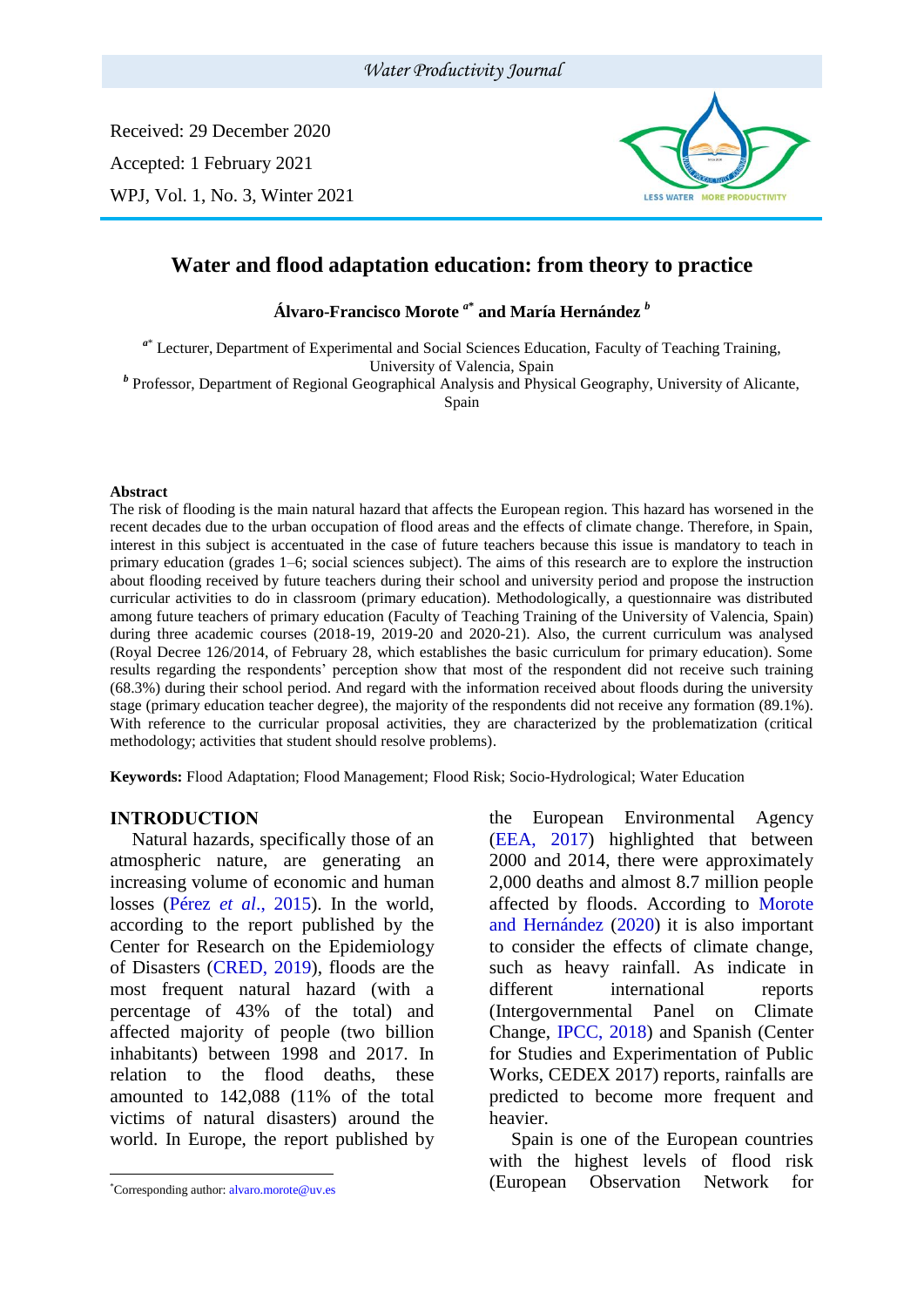Territorial Development and Cohesion, ESPON 2008). In words of Olcina (2018), in this country, two million people live in areas at high risk of flooding, and during the period of 1995-2015, a total of 526 deaths were recorded due to this phenomenon. The areas with the highest risk are coastal, generally the Mediterranean coast. In the Region of Valencia (study area), according to the Action Plan of the Territorial Action for Flood Risk Prevention (PATRICOVA), approximately 600,000 inhabitants (12% of the population) live in flooded areas and more than 300 educational centers are in these locations (PATRICOVA, 2015).

Currently, the main lines of action to reduce risk are environmental issues and a more effective land management (Olcina *et al*., 2020; Gaaloul *et al*., 2020). In previous decades, the main measure to reduce flood risk was the construction of hydraulic structures to guarantee the necessary level of security in the affected areas (Parker, 1995). These actions led to overconfidence in the engineering works and the maintenance and development of inappropriate actions were increased exposure and vulnerability. Since 2000, actions designed to decrease hazards have given way to measures to reduce the vulnerability and exposure (Morote and Hernández, 2020). These are based on land management uses, risk mapping, and the construction of "soft" infrastructures that are more respectful with the environment (Perles *et al*., 2017). However, as indicated by Morote and Hernández (2020), instruction from educational centers (a non-structural action) is largely overlooked. In developed countries, it is considered essential to train future citizens in issues related to science. To do this, teaching is probably the most effective tool to improve their knowledge, not only in the scientific field, but also with respect to everyday life (Morote and Souto, 2020).

Different studies in the last decade highlighted the importance given to the study of flooding at all educational levels; for example, in the United States (McWhirter and Shealy, 2018), United Kingdom (McEwen *et al*., 2014) or Asia (Ahmad and Numan, 2015). Most of the scientific studies on flooding from an educational perspective have been carried out through the natural sciences (Garzón *et al*., 2009). In Spain, these types of research related to teaching of geography and/or social sciences are uncommon (Cuello, 2018; Ollero, 1997). In the Region of Valencia, except for a few recent studies (Morote, 2017; Morote, 2019a; Morote and Pérez, 2019; Morote and Hernández, 2020; Morote and Souto, 2020), works on this issue are scarce.

The problem addressed in this research is that the risk of flooding is a relevant topic on a social, economic, and territorial level, in Spain. Besides, it should be studied in primary education to contribute to the understanding of this phenomenon as established in the current educational curriculum for the Region of Valencia (Decree 108/2014 of 4 July) and on a national level (Royal Decree 126/2014 of 28 February). According to the Royal Decree 126/2014, in the field of social sciences, different disciplines are integrated that study the people as the social beings and their reality in their geographical, sociological, economic and historical aspects. The purpose of social sciences in primary education is to learn to live in society, knowing the fundamental mechanisms of democracy and respecting the rules of collective life. Regarding the issue of water and flood risk, this is in Block 2 "The world we live in". This block includes the contents related to the universe, the representation of the Earth and orientation in space, water and responsible consumption, the climate and climate change, and landscape and human intervention in the environment. It is in these last contents where the question of water can be located (Table 1).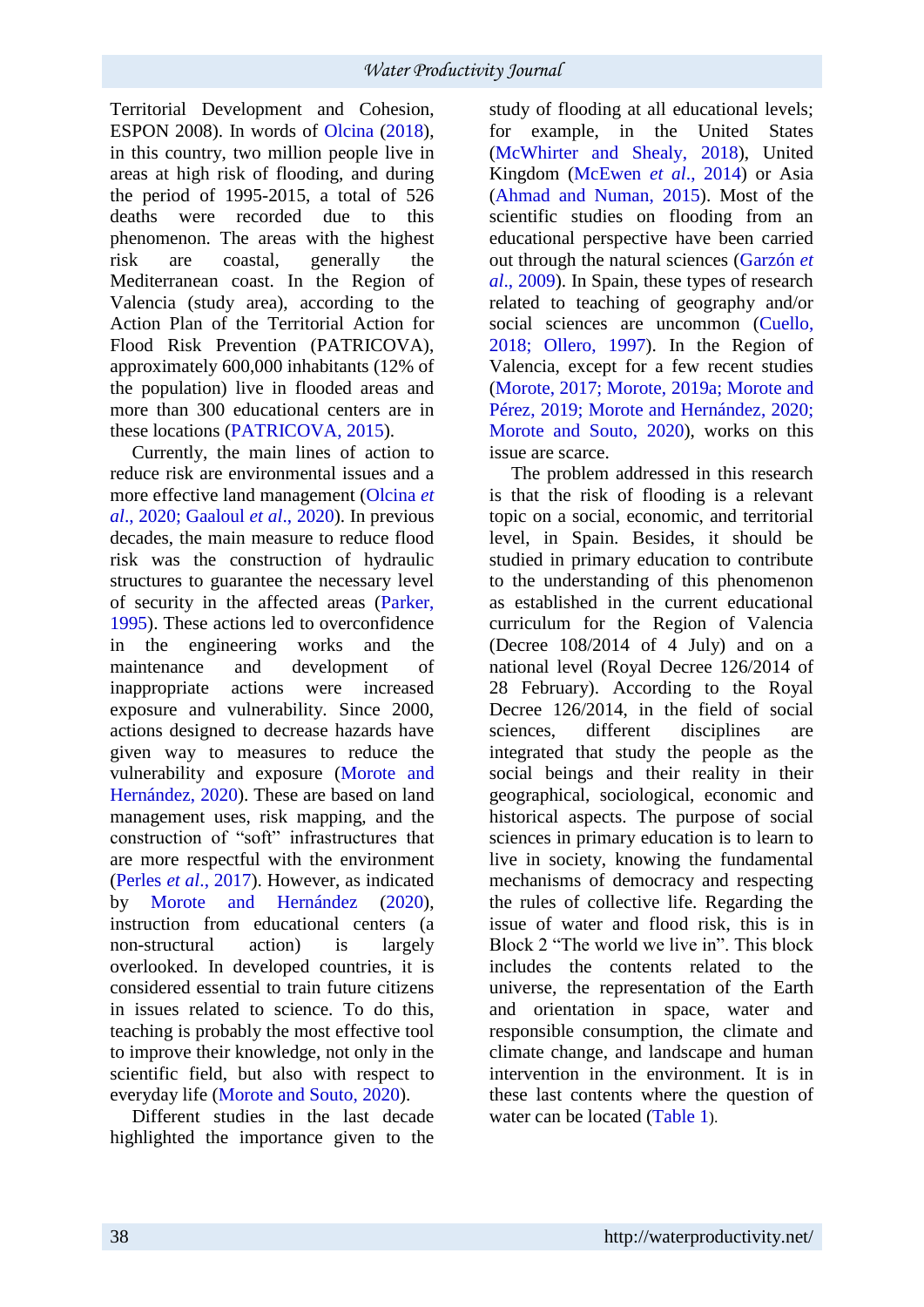| <b>Contents</b>                                                                                                                                                                                    | <b>Evaluation criteria</b>                                                                                                                                                                                                                                                                                                            | <b>Learnings standards</b>                                                                                                                                                                                                                                                                                                                                                                                                                                                                         |
|----------------------------------------------------------------------------------------------------------------------------------------------------------------------------------------------------|---------------------------------------------------------------------------------------------------------------------------------------------------------------------------------------------------------------------------------------------------------------------------------------------------------------------------------------|----------------------------------------------------------------------------------------------------------------------------------------------------------------------------------------------------------------------------------------------------------------------------------------------------------------------------------------------------------------------------------------------------------------------------------------------------------------------------------------------------|
| - The atmosphere.<br>Atmospheric phenomena.                                                                                                                                                        | - Identifying the atmosphere as the scene of<br>meteorological phenomena and explaining the<br>importance of its care.                                                                                                                                                                                                                | - Identify and name atmospheric phenomena and<br>describe the causes that produce the formation of<br>clouds and rain.<br>- Explain the importance of taking care of the<br>atmosphere and the consequences of not doing it.<br>- Explain what the difference is between the                                                                                                                                                                                                                       |
| - The Weather.<br>Measurement and<br>prediction.                                                                                                                                                   | - Explaining the difference between the climate and<br>atmospheric weather and interpret the weather maps.                                                                                                                                                                                                                            | atmospheric weather and climate.<br>- Identifies the different measuring devices used to<br>collect atmospheric data, classifying them<br>according to the information they provide.<br>- Describe a weather station, explain its function<br>and make and interpret simple graphs of<br>temperatures and precipitation.<br>- Interpret the simple weather maps distinguishing<br>their main elements.                                                                                             |
| - Weather maps.<br>Conventional symbols.<br>- Climate and climatic<br>factors.                                                                                                                     | - Identifying the elements that influence the climate,<br>explaining how they act in it and acquiring a basic idea<br>of climate and the factors that determine it.                                                                                                                                                                   | - Define climate, name its elements and identify the<br>factors that determine it.                                                                                                                                                                                                                                                                                                                                                                                                                 |
| - The great climatic zones<br>of the planet.<br>- The types of climates in<br>Spain and their areas of<br>influence.                                                                               | - Recognizing the climatic zones of the world, the<br>types of the climates of Spain and identifying some of<br>their basic characteristics                                                                                                                                                                                           | - Explain what a climatic zone is, naming the three<br>climatic zones of the planet and describing their<br>main characteristics.<br>-Define and indicate on a map the types of climates<br>in Spain and the areas affected by each one,<br>interpreting and analysing climates of different<br>territories in Spain relating them to the climate to<br>which it belongs.                                                                                                                          |
| - The hydrosphere.<br>Distribution of the water<br>on the planet.<br>- The water cycle.                                                                                                            | - Explaining the hydrosphere, identify and name<br>bodies and water courses, differentiating surface<br>waters and groundwater, basins and watersheds,<br>describing the water cycle.                                                                                                                                                 | - Define hydrosphere, and identify and name bodies<br>and water courses, explaining how groundwater is<br>formed, how it emerges and how it is accessed. -<br>Describe in an orderly fashion the phases in which<br>the water cycle occurs.<br>- Difference basins and watersheds.<br>- Identify and name the sections of a river and the<br>characteristics of each one of them.                                                                                                                  |
| - The geographical<br>diversity of the landscapes<br>of Spain: relief and<br>hydrography.<br>- The geographical<br>diversity of the landscapes<br>of Europe: relief, climates,<br>and hydrography. | - Explaining what a landscape is and identify the main<br>elements that compose it.<br>- Describing the characteristics of the relief of Spain<br>and its hydrographic network, locating them on a map.<br>-Identifying the main relief units in Europe, their<br>climates and their hydrographic network, locating<br>them on a map. | - Define landscape, identify its elements, and<br>explain the characteristics of the main landscapes<br>of Spain and Europe, valuing their diversity.<br>-Locate on a map the main units of the relief of<br>Spain and its hydrographic slopes.<br>- Locate the seas, oceans, and the great rivers of<br>Spain on a map.<br>- Locate on a map the relief of Europe, its<br>hydrographic slopes and its climates.<br>- Recognize the main features of the relief, rivers,<br>and climate of Europe. |
| - Human intervention in<br>the environment.                                                                                                                                                        | - Explaining the influence of human behaviour in the<br>natural environment, identifying the sustainable use of<br>natural resources, proposing a series of measures<br>necessary for the sustainable development of<br>humanity, specifying its positive effects.                                                                    | - Explains the sustainable use of natural resources<br>proposing and adopting a series of measures and<br>actions that lead to the improvement of the<br>environmental conditions of our planet.                                                                                                                                                                                                                                                                                                   |
| - Climate change: causes<br>and consequences<br>Responsible consumption.                                                                                                                           | - Explaining the consequences of our actions on the<br>climate and climate change.                                                                                                                                                                                                                                                    | - Explain the causes and consequences of climate<br>change and responsible actions to stop it.                                                                                                                                                                                                                                                                                                                                                                                                     |

**Table 1.** Curricular contents about water and floods of the Royal Decree 126/2014, of February 28, which establishes the basic curriculum for primary education (Spain). (Ministry of Education, Culture and Sports, 2020). Own elaboration

It should be noted that the word "flood" or "risk" is never found. Therefore, it is understood that it is an element derived from the climate (consequence or feature of the Mediterranean climate). But, it is also positive to incorporate content on "the intervention of the human being" since in this way it can be interpreted that these phenomena related to water can be the sum

of the "vulnerability" component (human factor) and the "dangerousness" (climatic features) (Ward *et al*., 2020). However, the primary education curriculum is remarkably simple and it is each teacher's job and even the publishers of school textbooks, who must adapt and propose more specific content and activities.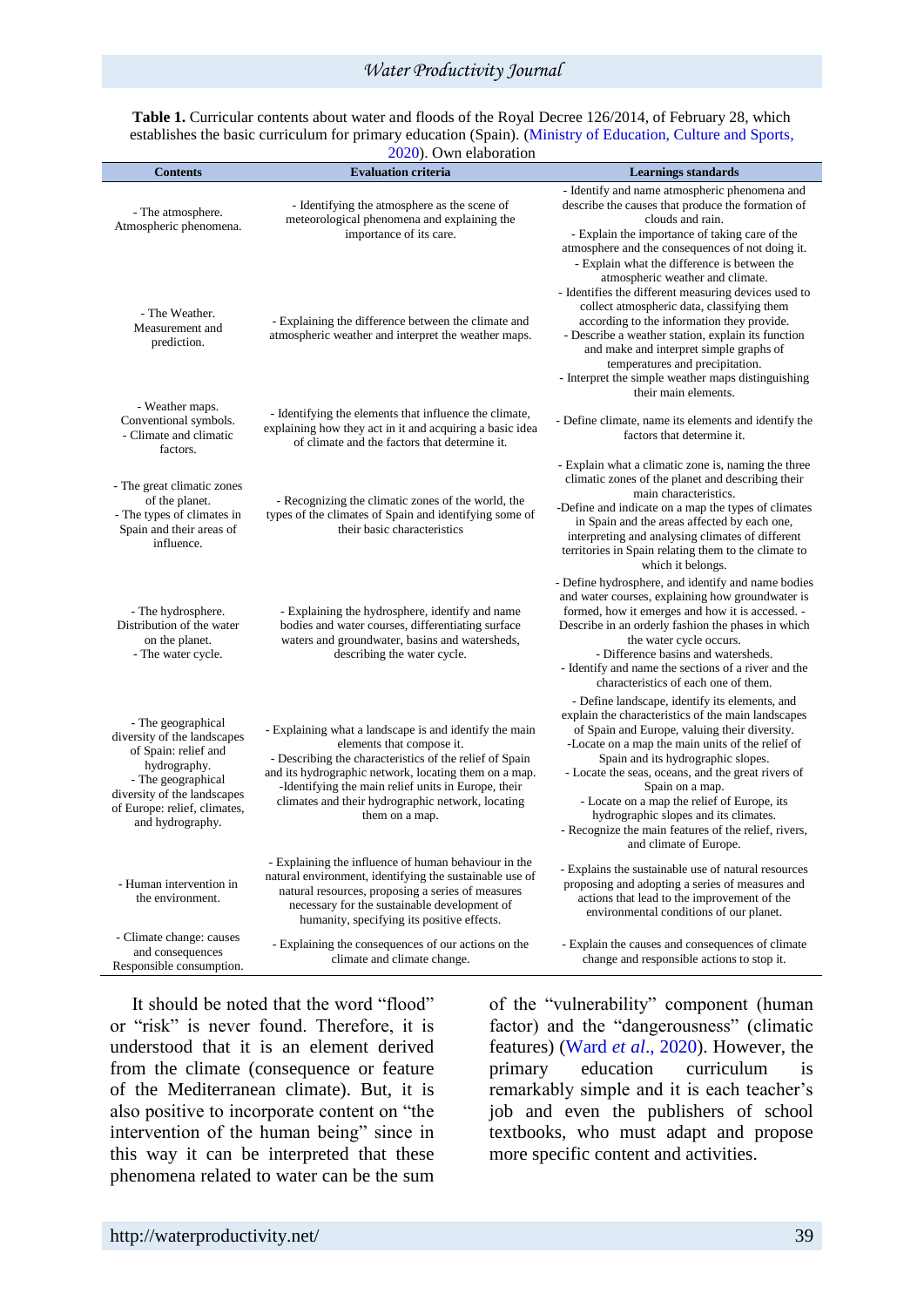With the implementation and possible adaptation of the contents and activities that are proposed, the explanation of climate risks in classroom would be improved, as a matter of interest in primary education. And this is due to various issues related to the treatment of these phenomena in social sciences and school geography: 1) Insufficient scientific rigor, information, and excessive catastrophizing of school textbooks (Morote and Olcina, 2020). Regarding these resources, although the fact that their use has decreased in recent years, they continue to present a key role and it is something that has not been changed with the introduction of new digital media (Bel and Colomer, 2018), 2) Insufficient training of current teachers on this subject (Morote and Hernández, 2020; Morote and Souto, 2020) that would require the development of specific courses through teacher training centers, 3) Influence of the media on these phenomena in the social representations of teachers (Morote, 2019a) and in textbooks (Morote and Olcina, 2020), and 4) Few times that teachers have at these educational levels, when proposing problematic activities and exercises

different from those that are inserted in textbooks (Souto *et al*., 2019).

The aims of this research are to explore the instruction about flooding received by future teachers during their school and university period and propose instruction curricular activities to do in classroom (primary education). In relation with these proposals is interesting to analyse their problematization (critical methodology; activities that student should resolve problems).

# **MATERIALS AND METHODS** *Design of the research*

This research is based on a mixed correlational and exploratory study (nonexperimental) and applied the same procedure and methodology as other works conducted about the instruction of climate change and natural hazards from the social sciences (Morote and Hernández, 2020). It adopts a transversal design as the information analysed has been gathered at a specific moment (academics years of 2018-19, 2019-20 and 2020-21) and as a case study (Faculty of Teaching Training of the University of Valencia, Spain) (Fig. 1).



**Fig. 1.** Region of Valencia, Spain. Own elaboration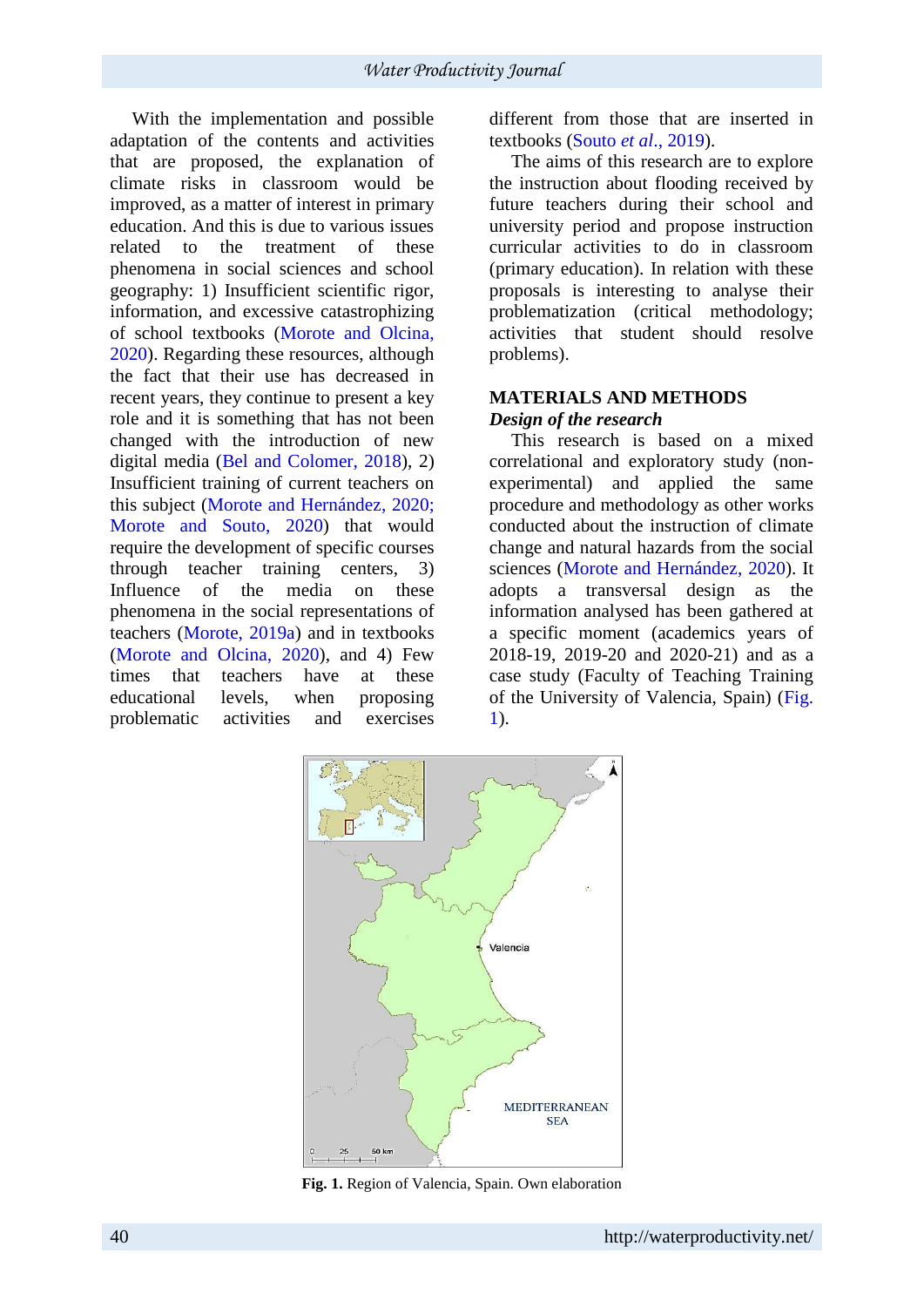## *Context and respondents*

In relation to the context and the respondents, the selection procedure has been conducted through non-probability sampling (available or convenience sampling). Two groups from the  $4<sup>th</sup>$  year of the primary education teacher degree from the Faculty of Teaching Training (University of Valencia) were selected during three courses (2018-19, 2019-20 and 2020-21). All participants attend the subject of "Instruction of social sciences. Applied aspects" (code 33651). It is a theoretical-practical subject that analyses geographic content. In fact, it is the only subject where geographic content is taught in this degree. With reference to the representativeness of the sample, considering the total number of students enrolled (275 students), to achieve a confidence interval of 95% and a margin of error of 5%, a minimum of 161 students would be required to be a representative sample. The final total number of respondents was 240, so a representative number was achieved.

With respect to the socio-cultural characteristics, it should be noted that most of the respondents were women (71.3%). These data are within the normal ranges of the type of student of the Faculty of the Teaching Training, as the percentage of women in the final year is 70.2% (University of Valencia 2020). Regarding age, the range of the sample is mainly between 21 and 25 years (average age of 21.6).

## *Questionnaire, data analysis and procedure*

The instrument designed to carry out the research is a questionnaire to obtain the information necessary to meet the aims proposed. The questionnaire was divided into five sections with a total of 28 items. Taking into account the aims in this research, the data obtained from: Section 1 (social characteristics: items 1 and 2); Section 4 (training about floods during the school stage: items 15, 16 and 17); and Section 6 (teacher training about floods: items 22, 24 and 26) were analysed (Table 2).

The questionnaire was conducted in an intermediate session (first four-month period) during the last week of November (years of 2018, 2019 and 2020) and with a response time of 20 minutes. The questionnaire was also validated by two researchers from the Department of Experimental and Social Sciences

| <b>Section 1. Social characteristics</b>                                                   |                                                           |  |  |  |
|--------------------------------------------------------------------------------------------|-----------------------------------------------------------|--|--|--|
| - <b>Item 1.</b> Age                                                                       | <b>Response type/Variables</b>                            |  |  |  |
|                                                                                            | Ended answer question/number.                             |  |  |  |
|                                                                                            | <b>Response type/Variables</b>                            |  |  |  |
| -Item 2. Gender                                                                            | Ended answer question: Male/ Female/ I prefer not to      |  |  |  |
|                                                                                            | say/ Other.                                               |  |  |  |
| Section 4. Training about floods during the school stage                                   |                                                           |  |  |  |
| <b>-Item 15.</b> Did you receive any kind of information about floods, during your         | <b>Response type/Variables</b>                            |  |  |  |
| school stage?                                                                              | Ended answer question: Yes/ No/ I do not remember.        |  |  |  |
|                                                                                            | <b>Response type/Variables</b>                            |  |  |  |
| <b>-Item 16.</b> Could you quote what information you received?                            | Open answer question.                                     |  |  |  |
|                                                                                            | <b>Response type/Variables</b>                            |  |  |  |
| <b>-Item 17.</b> If the previous answer has been affirmative, in what educational stages   | Ended answer question: Primary Education/ Secondary       |  |  |  |
| do you remember having received this content?                                              | Education/Baccalaureate.                                  |  |  |  |
| Section 6. Teacher training about floods                                                   |                                                           |  |  |  |
|                                                                                            | <b>Response type/Variables</b>                            |  |  |  |
| <b>-Item 22.</b> Are you qualified as a future teacher to be able to teach these contents? | Likert scale (value: 1 to 5. 1 being the lowest value and |  |  |  |
|                                                                                            | 5 the highest).                                           |  |  |  |
|                                                                                            | <b>Response type/Variables</b>                            |  |  |  |
| <b>-Item 24.</b> Is it worth working on these contents at school?                          | Likert scale (value: 1 to 5. 1 being the lowest value and |  |  |  |
|                                                                                            | 5 the highest).                                           |  |  |  |
| <b>-Item 26.</b> Have you previously received any training on these contents in your       | <b>Response type/Variables</b>                            |  |  |  |
| university education?                                                                      | Ended answer question: Yes/No/I do not remember.          |  |  |  |
|                                                                                            |                                                           |  |  |  |

Table 2. Items of the questionnaire examined in this research. Own elaboration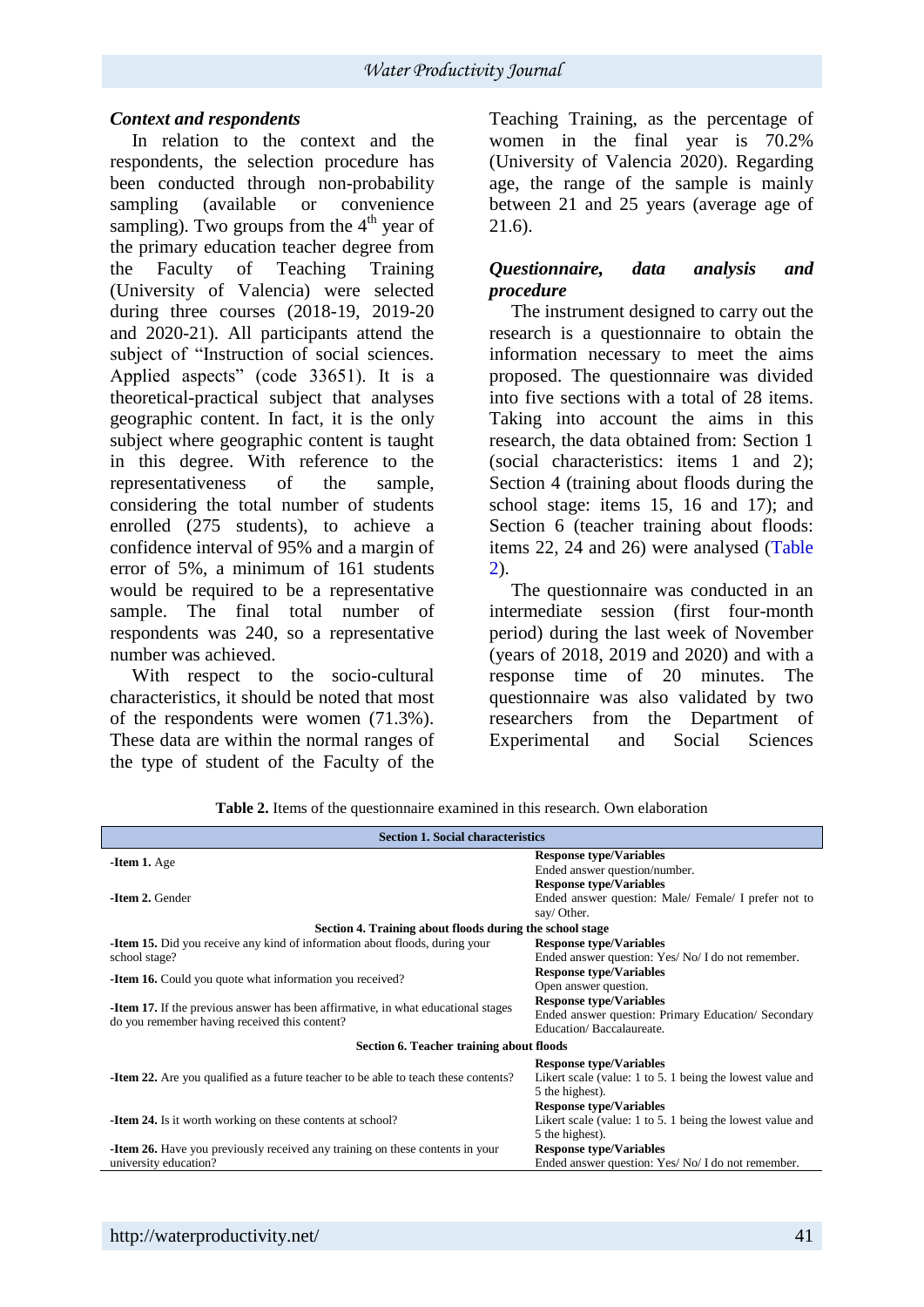Education at the University of Valencia (Spain), and a researcher from the Department of Regional Geographic Regional Geographic Analysis and Physical Geography of the University of Alicante (Spain). All the respondents answered all the questions and the respondents' anonymity was preserved during the entire procedure and confidentiality was guaranteed in writing.

## **RESULTS AND DISCUSSION** *Teacher training about floods*

With reference to the school training about floods (Section 4), in the item 15, the students should answer if they had received training on this topic at the school stage. The answer states that most of the respondent did not receive such training  $(68.3\%; n= 164)$  (Table 3). This received training (item 16) was acquired mainly during the secondary  $(46.3\%; n=111)$  and primary stages (34.3%; n=82) (Table 3). Data on baccalaureate is low  $(19.3\% \div n=$ 46), because the part of the students who study this degree before going to the university attended an Educational Module and, therefore, without the necessity to attend to the High School (baccalaureate stage).

| <b>Table 3.</b> Training on floods during the school stage. |  |
|-------------------------------------------------------------|--|
| Source: Results of the survey. Own elaboration              |  |

|         | Yes: $(20.4\%; n=49)$                 |  |
|---------|---------------------------------------|--|
| Item 15 | No: $(68.3\%; n=164)$                 |  |
|         | I do not remember: $(11.3\%; n=17)$   |  |
|         | Primary education: $(34.3\%; n=23)$   |  |
| Item 16 | Secondary education: $(46.3\%; n=31)$ |  |
|         | Baccalaureate: $(19.4\%; n=13)$       |  |
|         |                                       |  |

In relation to the information pointed by those who answered affirmatively (item 17), responses are obtained that explained the concept of flooding as something abstract and decontextualized of the risk phenomenon (danger plus vulnerability). For example, student 1 (2020) "floods as a phenomenon and concept, not about risks" or student 2 (2020) "we simply analysed what the floods were, but nothing related to the risks". The responses also highlight that the information received was characterized by its simplicity: student 3 (2020) "in the Geography subject

(Baccalaureate) teachers told us a little about the floods and their consequences, but not giving it much importance" or student 4 (2020) "I remember slightly talking about floods that have been took place but it was not a subject in which much time was spent". Others, but at the same time interesting, are those related to the explanation of past events such as the 1957 flood that particularly affected the city of Valencia (Figure 2 and 3). Answers as: student 5 (2020) "information about the flood of 1957"; student 6 (2020) "teachers told me about the flood that took place in 1957 in the Turia river (Valencia)"; or student 7 (2020) "explanation of how the famous flood happened in Valencia" are common. Also, there are some answers are also related with instructions about how to act in the event of a flood: student 8 (2020) "teachers explained to me that on days of heavy rain we should avoid places near ravines or rivers because they can overflow".

The Section 6 examines how students value their ability to teach about floods. The item 22 is linked to the perception that the students have about their ability to explain this topic in the classroom ("Are you qualified as a future teacher to be able to teach these contents?"). The result obtained (likert scale) is  $2.9$  (out of 5) (Table 4). These data show an average training value. Regarding item 24 ("Is it worth working on these contents at school?"), the responses show that the majority of the future teachers state that floods are important to teach at the school (value of 4.4 in the likert scale). The next question (item 26: "Have you previously received any training on these contents in your university education?") is related to the information received about floods during the university stage (specifically during the Degree). The results highlight that most of the respondents did not received any formation about this subject during this stage  $(89.1\%; n=147)$ . A 6.1% (n= 10) answered that they did received formation and the  $4.8\%$  (n= 8) did not remember.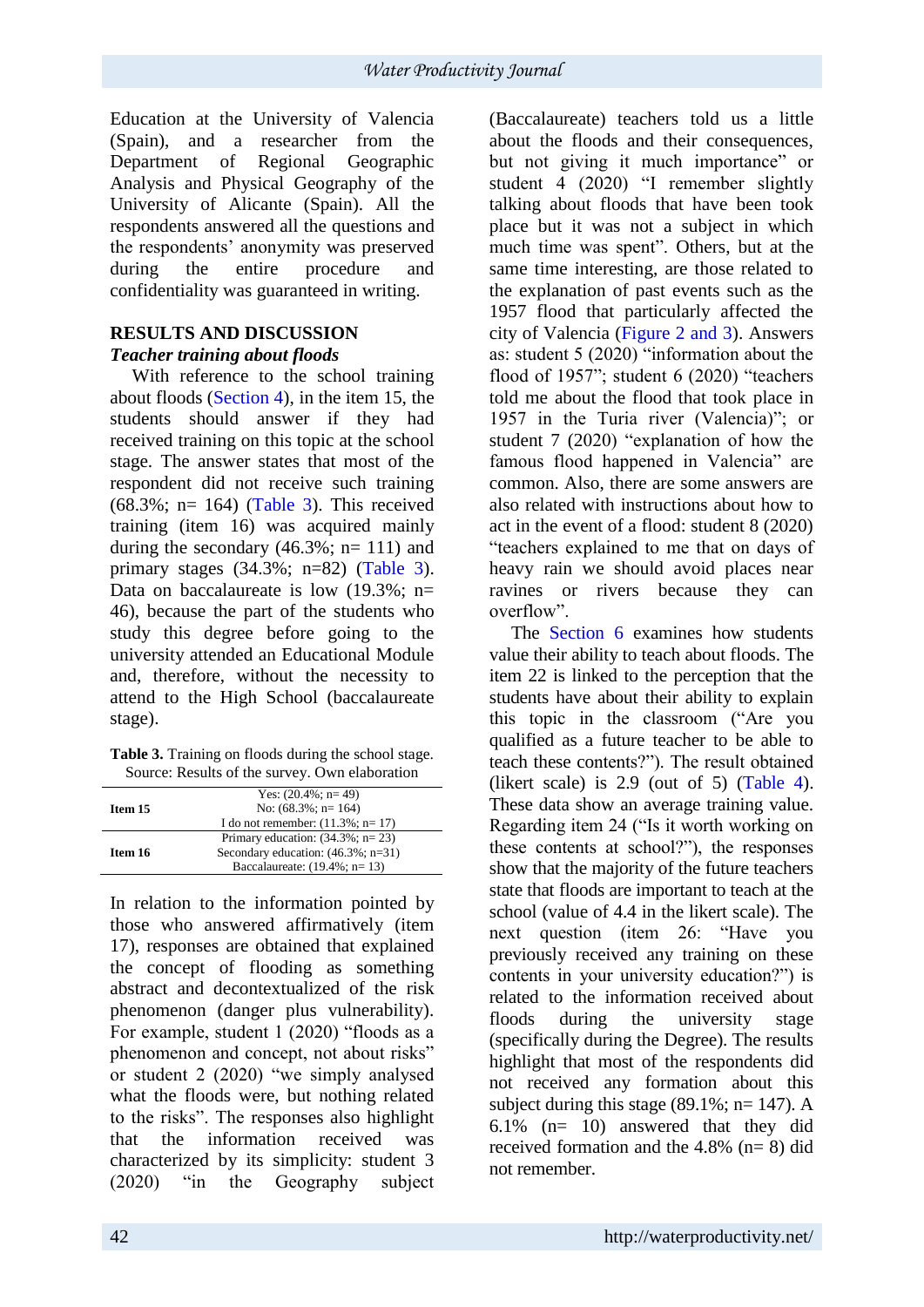*Water Productivity Journal*



**Fig. 2.** The Riuá flood in the city of Valencia (14<sup>th</sup> October 1957) (Turia river) (Diari La, 2016)



Fig. 3. The Riuá flood in the city of Valencia (14<sup>th</sup> October 1957) (Diari La Veu, 2016)

When analysing the social representation and proposal activities of the future teachers of primary education, it has been demonstrated their low level of capacitation and creativity to teach these contents. With reference to climate change and natural hazards teaching, Morote and Olcina (2020) explained that there are several problems that still persist because this topic is not dealt with the enough scientific rigor due to: 1) In geography classes, the textbook continues to be the main resource used. Moreover, they are characterized by their limited scientific rigor and being notably influenced by the media and by excessive catastrophism when analysing this topic, 2) Marked influence of the media in the teaching staff's conception of information on climate change, and 3) The limited training of teachers on this topic.

In the case of flooding and climate change, as point by Souto *et al*. (2019), school textbooks are not the best option due to the mistakes and stereotypes usually found in them (Morote, 2019b). The former pointed that to explain flooding, the classic Cycle of Erosion by Davis -dating to the nineteenth century- is still being used and it has become an obsolete explanation. The analysis of the textbook's highlights, on the one hand, that very few refer to the impact of human beings' action on the natural flow regime of rivers, and the information on the concept of hazards (both in contents and proposed activities)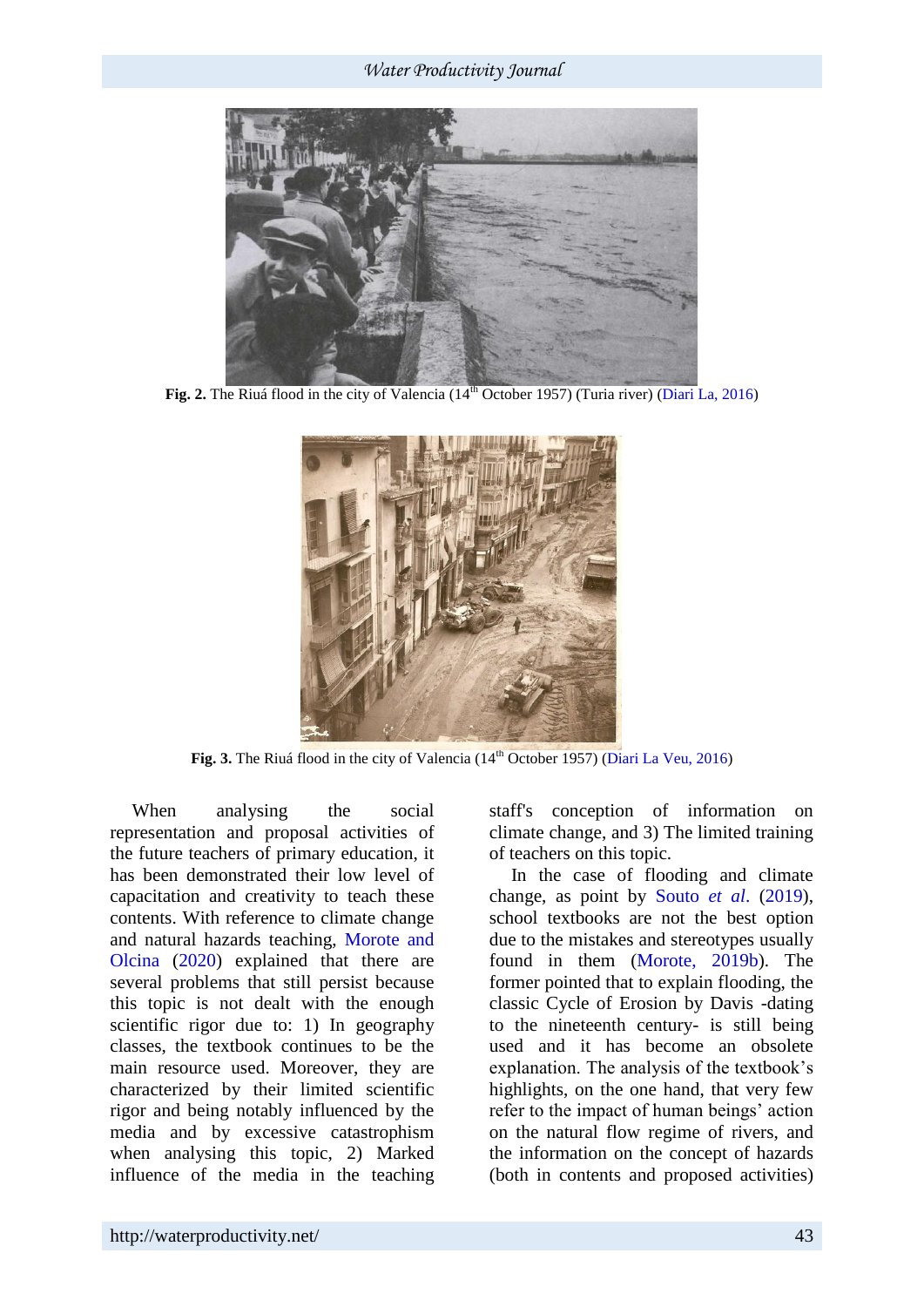is practically non-existent, on the other. Morote (2019b) and Morote and Olcina (2020) stated that in Spain, in terms of climate change, in the social sciences textbooks (primary education), the contents are full of mistakes. These mistakes are replicated in the media (internet, TV and social networks), giving rise a catastrophic image that is not justified by climate change, matched by images and photographs that are completely unrelated to this phenomenon. Moreover, these authors explain that human beings (the vulnerability factor) are practically inconspicuous due to their absence from school textbooks. These shortcomings were also noted by Abbot *et al*. (2019), who, after selecting 450 diagrams of the water cycle in textbooks, scientific publications, and the internet, reached the conclusion that around 85% do not refer to human interaction with the natural processes. This fact has also been highlighted in studies carried out in the United States by Lutz (2011). This author highlighted that the analysis of physical geology textbooks used in introductory courses showed that there is a systematic lack of clarity regarding flood risk. This fact was also observed in this research, which took the future teachers' opinions into account. In other words, as also Morote and Hernández (2020) pointed, there is a significant lack of any mention of human beings when explaining flooding events.

With reference to the social perception of the future teachers, authors as Morote and Hernández (2020) highlighted that only 21.3% of the future teachers had received training about floods during their school years. Morote and Souto (2020) achieved the similar results for the Mediterranean region, where only 12.1% of the future primary education teachers had received training about this topic. Regarding the factor perception that influence floods, mostly of the respondents believe that the main variables are climate change and the spatial land management (Morote and Hernández, 2020). Furthermore, 51.3% believe that this phenomenon has been increasing over the last few years, and 82.5% think that it rains heavier today. Other results from the research of Morote and Hernández (2020) were the rating of the weight of the factors that could influence the floods risk. For example, future teachers' responses, who confirmed having received training on flood risk during their school years, point the education as one the main factor. But only represents 11.2% of the responses. "These data show that this factor (training of young people) is not considered as a variable that can influence vulnerability to the risk of flooding. This result is most worrying, as the respondents of this research will be teachers in the future" (Morote and Hernández, 2020).

Regarding the emergency protocols, the results corroborate what Ramiro (1996) pointed in the 1990s: the need to address this problem with the assistance of experts, as the teachers' subjectivity could undermine the school's objective because they do not have precise knowledge of the hydrographic system. Similar finding was also obtained by Souto *et al*. (2019) for the Spanish Mediterranean region. That is, the lack of initiative and training of future teachers when addressing these issues in social science classes at the primary education stage.

# *Curricular proposals*

When the curricular proposal, is to be made, the contents proposed of the Royal Decree 126/2014 and its limitations should be considered. One of the shortcomings, as already highlighted in the Introduction it is the simplicity of the content related to both climate change and flood risks in which they are practically unnoticed. The proposal presented here has the objective of: 1) Sensitizing students that this phenomenon can be influenced both by climatic factors (climate change) due to a greater intensity and frequency of these episodes, as well as 2) By the increase in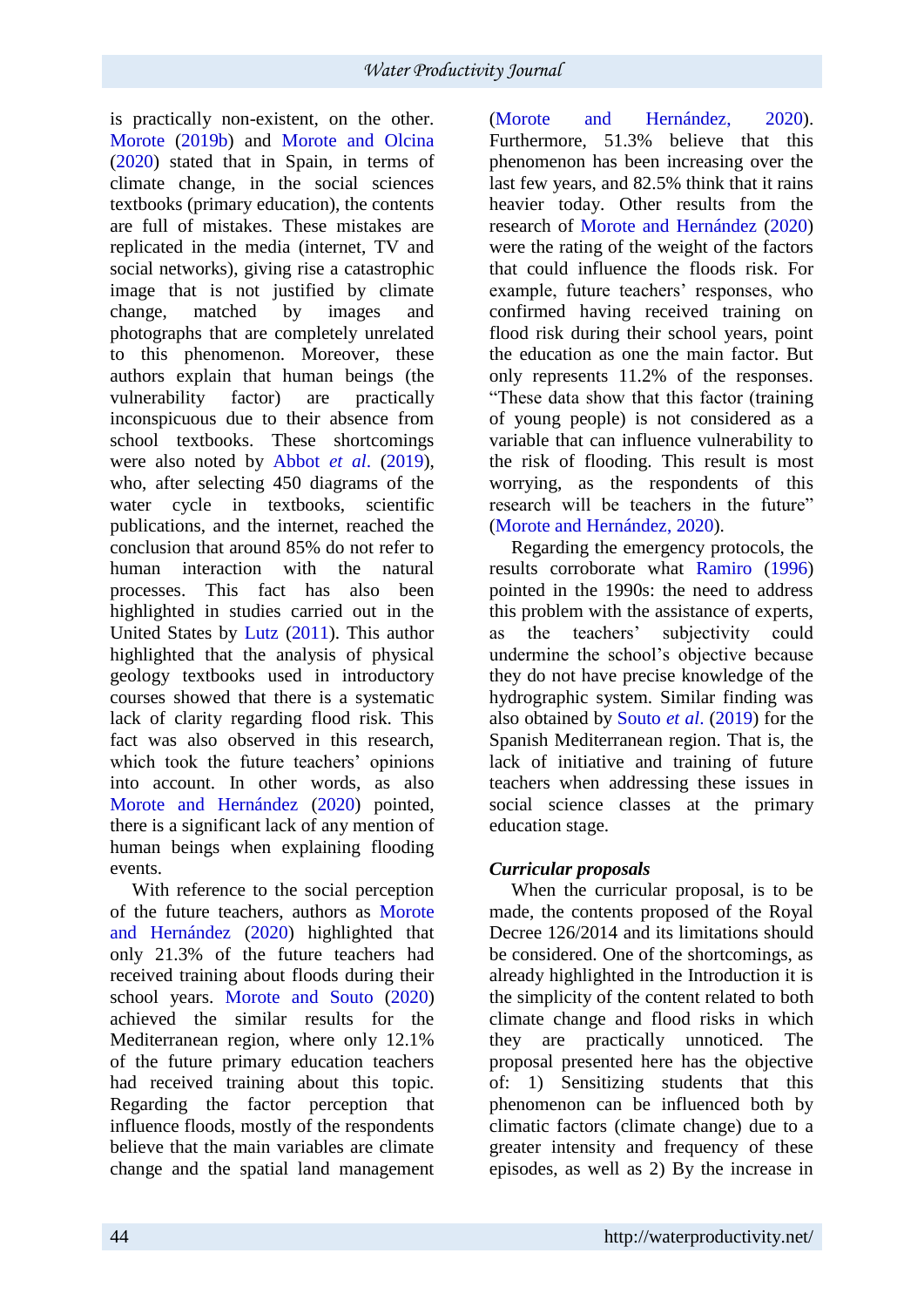the vulnerability of the human being to occupation flooding areas, increased<br>urbanization (increase of the urbanization (increase of the impermeabilization), abandonment of the crops that traditionally laminated flooding water, a higher concentration of population in risk areas, perception of "risk 0" of the society, etc. (Table 5).

Taking into account this curricular proposal, the teacher is in charge of deciding and proposing different problematic activities (for example, in

Table 5. Curricular proposal (social sciences) for teaching flood risk in the Mediterranean region (primary education). Own elaboration

| <b>Contents</b>                                                                                                  | <b>Evaluation criteria</b>                                                                                                                                                                                                                                                                                                                                                                                | <b>Learnings standards</b>                                                                                                                                                                                                                                                                                                                                                                                                                                                                                                                                                    |
|------------------------------------------------------------------------------------------------------------------|-----------------------------------------------------------------------------------------------------------------------------------------------------------------------------------------------------------------------------------------------------------------------------------------------------------------------------------------------------------------------------------------------------------|-------------------------------------------------------------------------------------------------------------------------------------------------------------------------------------------------------------------------------------------------------------------------------------------------------------------------------------------------------------------------------------------------------------------------------------------------------------------------------------------------------------------------------------------------------------------------------|
| - Climate changes<br>throughout<br>terrestrial history:<br>glaciations, small<br>ice age and current<br>warming. | - Knowing the evolution of the main<br>planetary climatic oscillations on<br>Earth and analyse how they affected<br>the Spanish territory.<br>- Analysing the evolution of the main<br>anthropogenic greenhouse gases<br>since the industrial revolution.<br>- Recognizing the main consequences<br>derived from these climate changes<br>that are manifested or will manifest<br>in the future in Spain. | - Understand climate change in the context of the evolution of the<br>Earth's climate.<br>- It understands the climate change as a problem aggravated by human<br>pollution, but without losing perspective on the evolution of the<br>climate throughout history due to natural causes.<br>- Interprets the main effects that climate change can cause on society<br>due to the increase in greenhouse gases due to anthropogenic<br>causes.<br>- Values that heavy hourly intensity rain episodes will be more intense<br>and frequent in the future due to global warming. |
| - Main characteristics<br>of the<br>Mediterranean<br>climate.                                                    | - Knowing the main features of the<br>Mediterranean climate considering<br>its atmospheric extremes (floods and<br>droughts).<br>- Interpreting that in the Mediterranean<br>climate, the succession of episodes<br>of intense rains is something<br>structural.                                                                                                                                          | - Understand the main characteristics of the Mediterranean climate<br>taking into account that one of its peculiarities is the atmospheric<br>extremes such as floods and droughts.<br>- It understands that the Mediterranean climate is a climate of<br>extremes and the episodes of precipitation of strong hourly intensity<br>are normal.                                                                                                                                                                                                                                |
| - Human activity as a<br>factor in<br>increasing the risk<br>of flooding (see<br>Figure 4).                      | - Understanding that human beings<br>have increased the risk of flooding<br>in the Mediterranean region as a<br>consequence of greater exposure and<br>perception of "domination of<br>nature".                                                                                                                                                                                                           | - It interprets that in recent decades, human action has increased the<br>risk of flooding due to increased vulnerability and exposure. - It<br>understands that in the Mediterranean region vulnerability has<br>increased as a consequence of: an increase in the population and its<br>concentration in dangerous areas (ravines, rivers, marshes, etc.);<br>increased runoff due to a larger urbanized area (greater<br>impermeability); abandonment of agricultural uses that traditionally<br>laminated floods; a greater sense of perception of "risk 0".              |



**Fig. 4.** Aerial view of the Vega Baja (low floodplain) (village of Dolores, Alicante, Region of Valencia) after the floods of 12-13 September 2019 (Diario Información, 2019)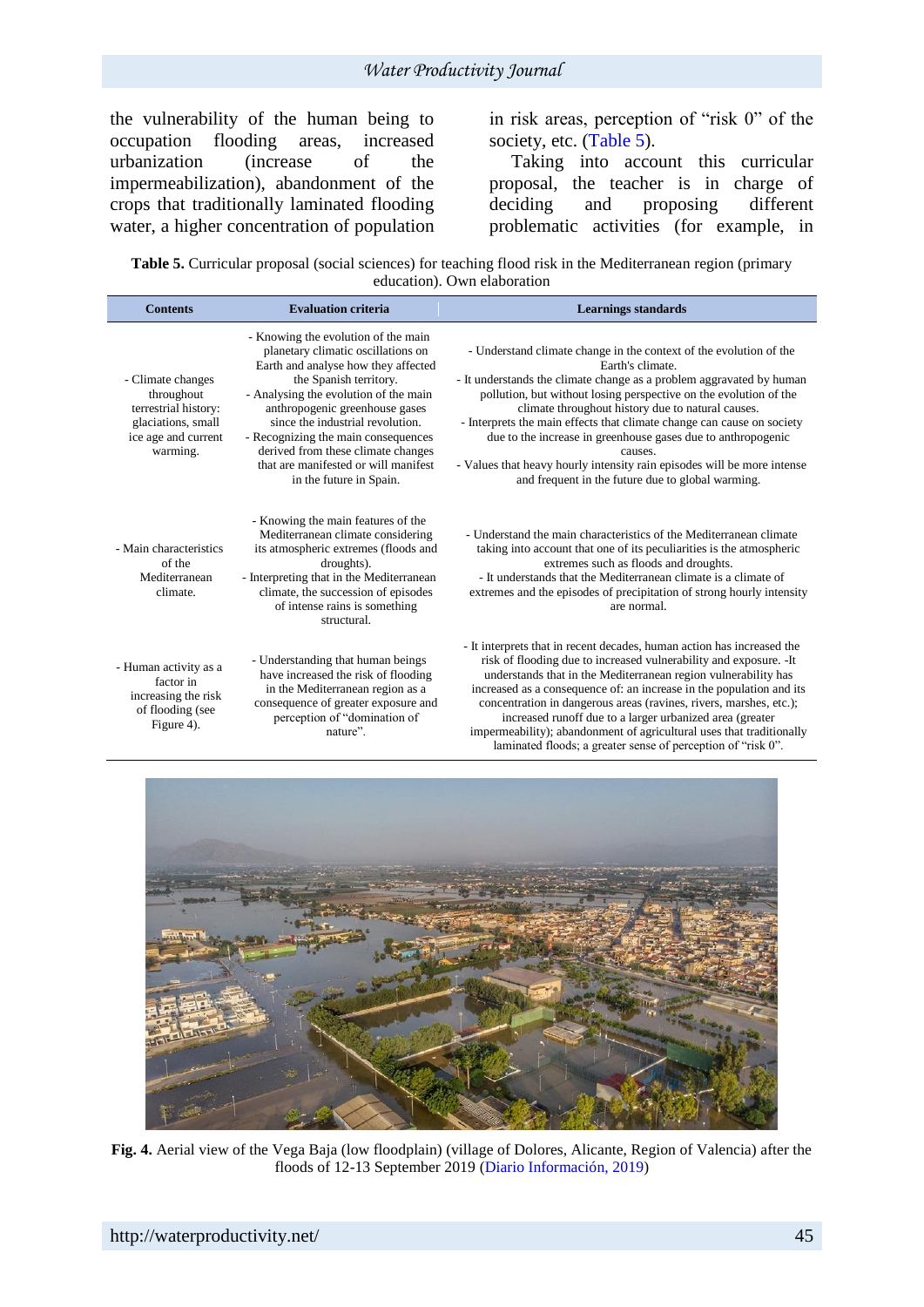order for the student to look for solutions). These activities can be carried out both individually or in group work and can be done in the classroom or as homework. Regarding the evaluation and qualification, it is the teacher who must decide, as well as the weight he gives to his qualification. It can even be a proposal for an examination, or a synthesis activity of the didactic unit dedicated to climatology where content on the climate change and natural risks is usually inserted. Also, it should be noted that the curricular proposal besought here has the aim of being a guide and model so that teachers can implement in other geographical areas where a series of data is accessible for at least 30 years to be able to carry out analysis of trends. Therefore, for the development of activities, it may be interesting to consult the climatic series of observatories, with the comparison between different statistical periods, which can also

be obtained in Spain, for example, on the website of the State Meteorological Agency (AEMET). For a better understanding of the topic of climate risks and climate change as an incentive process for their intensity and frequency, it is necessary for teachers to consult reports on climate change and web portals (Adaptecca; AEMET; Catalan Climate Change Office; Mediterranean Environmental Studies Center [CEAM]) that have specialized in this matter. Likewise, these official meteorological or environmental bodies offer information on atmospheric phenomena and processes on their social networks (Twitter and Facebook, basically) of interest for use in the classroom. The National Geographic Institute (IGN, 2021) also has the interesting materials for the approach of classroom practices in matters of the Spanish physical environment that include aspects of natural hazards (Table 6).

#### **Table 6.** Online resources for teachers and students. Own elaboration

**Centre for Mediterranean Environmental Studies (CEAM).** Reports on evolution of marine temperature in the Mediterranean Sea:

<http://www.ceam.es/ceamet/SST/index.html>

- <http://www.aemet.es/es/serviciosclimaticos/datosclimatologicos>
- [http://www.aemet.es/es/conocermas/recursos\\_en\\_linea/publicaciones\\_y\\_estudios/estudios/detalles/informe\\_clima\\_2019](http://www.aemet.es/es/conocermas/recursos_en_linea/publicaciones_y_estudios/estudios/detalles/informe_clima_2019)

<http://www.aemet.es/es/serviciosclimaticos/datosclimatologicos>

**National Geographic Institute (IGN).** Instruction resources, maps and graphs of interest for the explanation of this topic:  $\checkmark$  <https://www.ign.es/web/ign/portal/recursos-educativo>

**National Plan for Adaptation to Climate Change (AdapteCCa).** Official website for modelling climate change in Spain:

 [http://escenarios.adaptecca.es/#&model=multimodel&variable=tasmax&scenario=rcp85&temporalFilter=YEAR&layers](http://escenarios.adaptecca.es/#&model=multimodel&variable=tasmax&scenario=rcp85&temporalFilter=YEAR&layers=AREAS&period=MEDIUM_FUTURE&anomaly=RAW_VALUE) [=AREAS&period=MEDIUM\\_FUTURE&anomaly=RAW\\_VALUE](http://escenarios.adaptecca.es/#&model=multimodel&variable=tasmax&scenario=rcp85&temporalFilter=YEAR&layers=AREAS&period=MEDIUM_FUTURE&anomaly=RAW_VALUE)

**Notification System for Singular Atmospheric Observations (SINOBAS).** Website of meteorological extreme events in Spain:

[https://sinobas.aemet.es](https://sinobas.aemet.es/)

**Program of the United Nations of the Mediterranean**. Reports on climate change and atmospheric extremes in the Mediterranean region:

[https://ufmsecretariat.org/wp-content/uploads/2019/10/MedECC-Booklet\\_EN\\_WEB.pdf](https://ufmsecretariat.org/wp-content/uploads/2019/10/MedECC-Booklet_EN_WEB.pdf)

**Territorial Action Plan on flood risk prevention in the Valencian Region (PATRICOVA).** Showing areas at risk of flooding according to various parameters (viewer):

<https://visor.gva.es/visor/>

**The Catalan Office for Climate Change**. Report of the Catalonia Climate Change:

 [http://cads.gencat.cat/web/.content/Documents/Publicacions/tercer-informe-sobre-canvi-climatic](http://cads.gencat.cat/web/.content/Documents/Publicacions/tercer-informe-sobre-canvi-climatic-catalunya/Sintesis/CC_Sintesi-CASTELLA_web.pdf)[catalunya/Sintesis/CC\\_Sintesi-CASTELLA\\_web.pdf](http://cads.gencat.cat/web/.content/Documents/Publicacions/tercer-informe-sobre-canvi-climatic-catalunya/Sintesis/CC_Sintesi-CASTELLA_web.pdf)

#### **Websites of associations of Meteorology:**

- $\checkmark$  [https://www.meteoclimatic.net](https://www.meteoclimatic.net/)
- [https://redmeteo.ametse.es](https://redmeteo.ametse.es/)

*[Intergovernmental Panel on Climate Change](https://www.ipcc.ch/home_languages_main_spanish.shtml) (***IPCC).** Official reports on climate change. Monographic reports on specific aspects (oceans, ice):

 $\checkmark$  [https://www.ipcc.ch](https://www.ipcc.ch/)

**Meteorology State Agency (AEMET).** Climate data from official observatories, reports on the state of the climate and climate modeling:

<https://www.avamet.org/>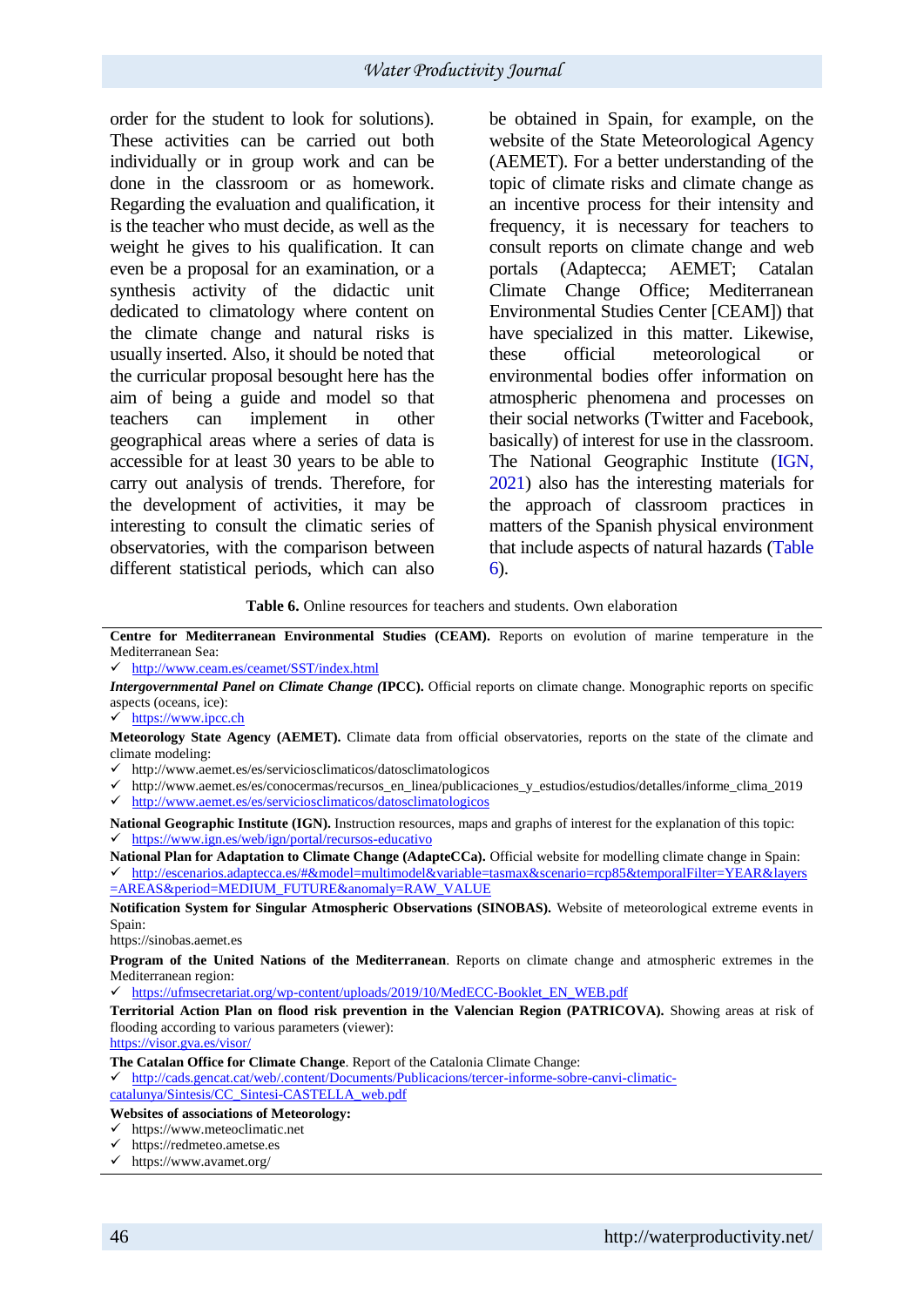Addressing floods in primary education is the utmost importance, as how this phenomenon works must be taught to the youngest cohorts (Morote and Souto, 2020). Nevertheless, its explanation should be simple so that the students would be able to understand it easily (Olcina, 2017). As pointed Chevallard (1991), it should be carried out through instruction transposition or "transforming wisdom into learned knowledge", as knowledge undergoes transformations to be taught in classrooms. For this reason, Souto *et al*. (2019) proposed the activities based on: 1) How to act in a flood episode; 2) An analysis of past episodes; and 3) Field trips as a resource for analysing the risk in situ, and thereby achieving a better understanding of the territory. Morote and Pérez (2019), based on their experience with a field trip about flood risk, reveal that the benefits generated for the students are immediate and, in the long term, undeniable. This type of training activity creates awareness among the learners and fits them with the capacity to act in contingency situations that they did not have before due to a lack of perception (Morote and Hernández, 2020). Lutz (2011) proposed an alternative conception of risk based on the analogy between playing a game of chance and living in a hazardous situation. In this way, the statistical ensembles are introduced to characterize risk as a function of the exposure duration by flood risk management professionals in local governments. This author considered that roleplaying about processes and structures enables an evaluation to be made of participants' perceptions of their learning experiences.

As highlight by Morote and Hernández (2020) it is necessary to address the phenomenon of flood risk in the classroom (at all levels) together with the use of efficient teaching strategies. The task of selecting the resources and types of activities to carry out in the classroom, the commitment to a dynamic and experiential teaching strategy able to motivate children

and teenagers, and making the contents to be taught interesting, attractive, and easy to understand should be a priority and should not depend on each teacher (Martínez and Olcina, 2019). According to Morote and Olcina (2020), how the issue of floods and climate change is taught should be chosen correctly, as using excessive extremism or catastrophism is not conducive to learning. In that vein Cuello (2018) added that it is necessary to use new resources in the classroom, going beyond the simplified models that are proposed in the textbooks. The huge quantity and diversity of information gathered, with its filters, biases, and conflicts of interest, offer great educational opportunities for teaching students about a more complex, integrated, and sustainable concept of rivers, their relationships with towns, and flooding events.

## **CONCLUSION**

The analysis of the instruction about flooding received by future teachers during their school and university period highlights the need to improve the explanation of the phenomenon of flood risk, and more specifically, the concepts of danger and vulnerability. A factor that could explain this weakness is that in the current curriculum of degree in primary education (the case of the University of Valencia), there is no specific subject on natural hazards. It is, therefore, in the teacher opinion and always considering the Teaching Guide, the problems/questions to be dealt with and carried out to promote a critical methodology. It is, after all, one of the aims that we have as teachers to encourage critical thinking in students and that they know how to understand the territory (dynamics and processes) and the possible impacts and risk of its implementation.

The knowledge and training received about the factors and causes that generate the floods in all their school stages is clearly insufficient. The answer states that most of the respondent did not receive such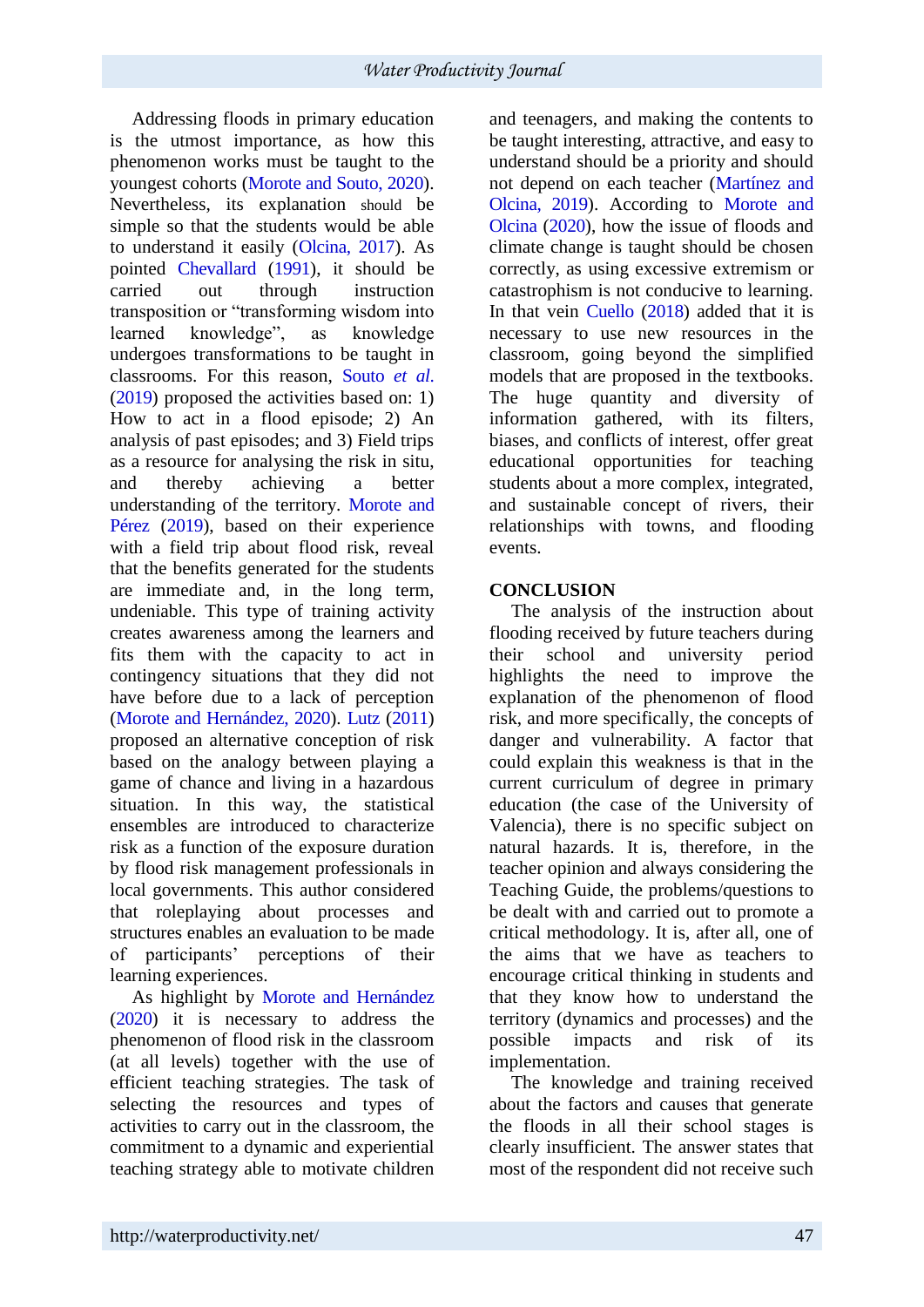training I in the school period (68.3%; n= 164). To accentuate this weakness, those who responded that they had received training on this topic highlighted that the concept of flooding was something abstract and decontextualized of the risk phenomenon. This lack of training makes it difficult for the society to improve their knowledge, not only in the scientific field, but also with respect to everyday life. However, is even more serious because the respondent are future teachers (primary education). In addition, they will be the ones who will train the children in the future and the lack of training about floods will most likely be repeated.

The training deficit and the need to correct it is accentuated given the impacts of climate change forecasts in the study area. The forecasts point that extreme events will be accentuated. That is, the intensity and droughts periods and flood events will be increase. And this rise will have impacts on water resources namely a decrease in available water resources due to a decline in rainfall in the case of droughts and a decrease in available flows, due to the increase of heavy rain events. This state will accentuate water stress in a region where the shortage of water resources is a defining feature as a result of the aridity of the climate and the increase in demand since the 1960s.

Against this background, there has been a change in the paradigm of flows associated with heavy rainfall. These flows of being unknown and identified as a "risk" (due to the damage caused and the high levels of pollution) have begun to be considered as a resource. In the last decades, in urban areas Rainwater Harvesting (RWH) has emerged as a field of sustainable water management, which offers an alternative water supply for at least non drinking uses (Imteaz and Moniruzzaman, 2018) taking into account the fit for purpose concept. In other words, these flows stored and properly treated can be used for non-conventional uses (for example for watering garden or street washing) and reduce the pressure on drinking water considering to the quality required for each use. A use that has received increasing attention by managers and supplying companies because climate change forecasts since they increase the resilience of the territories.

Its use would allow, on the one hand, to take advantage of the flows generated by the floods (increasing available water resources) and reduce the damage related with these phenomena and to raise awareness among future generations (which was the objective of this research) about the characteristics of the territories in which they live, on the other. That is to say, that they be able to understand that the Mediterranean region is a risk region and in this area water resources are scarce. This gave rise to land management systems based on rainwater harvesting in the past. These systems were given up from the 1960s. Therefore, rainwater went from being a "resource" to a "risk". Since the beginning of the 21st century. These practices (or at least the concept on which they are inspired) are being added to the management of water resources. Therefore, rainwater is considered as a resource again.

Among the future proposals derived from this research, it is worth mentioning: 1) To go on implementing this questionnaire in subsequent academic years to check out if there are changes in the answers, 2) To develop other items of the questionnaire that have not been examined in this research and analyze the relationships established between them, and 3) To analyze what teaching methods are carried out in the classes. This would be required to conduct the interviews with teachers. In this way, the students and teachers' answers could be contrasted. This even becomes more important when considering the future scenarios of climate change in which episodes of heavy rainfall would be more intense and frequent (Eslamian *et al*., 2011). Therefore, to train the younger population in raising awareness and training about these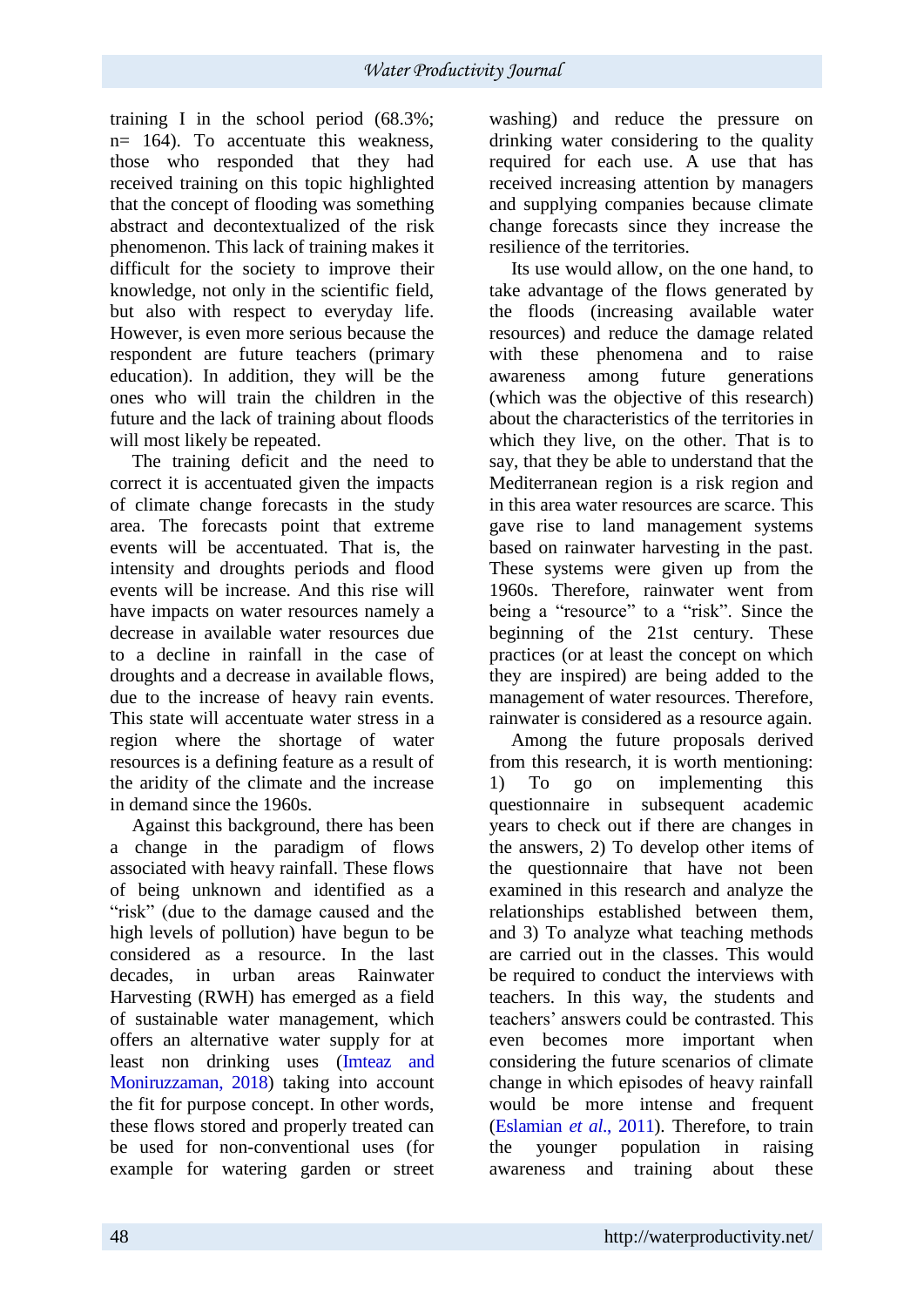phenomena is necessary to achieve a society more resilient to climate change.

## **ACKNOWLEDGMENTS**

The results presented in this chapter are part of the project "Social representations of school content in the development of teaching competencies" funded by the Spanish MINECO under grant number PGC2018-094491-B-C32 and co-financed with EU FEDER funds.

### **AUTHOR CONTRIBUTIONS**

All authors contributed to the study conception, design, methodology and the results.

## **REFERENCES**

- Abbot, B. W. K., Bishop, J. P., Zarnetske, C., Minaudo, F. S., Chapin, S., Krause, D. M., Hannah, L., Conner, D., Ellison, S. E., Godsey, S., Plont, J., Marcais, T., Kolbe, A., Huebner, R. J., Frei, T., Hampton, S., Gu, M., Buhman, S. S., Savedi, O., Ursache, M., Chapin, K. D., Henderson, G. and Pinay, G. (2019). Human domination of the global water cycle absent from depictions and perceptions. Nature Geoscience, 12 (7): 1-11
- Action Plan of the Territorial Action for Flood Risk Prevention (PATRICOVA). (2015). PATRICOVA.

http://www.habitatge.gva.es/es/web/planificacio n-territorial-e infraestructura-verde/patricovadocs. Accessed 26<sup>th</sup> December 2020.

- Ahmad, S. and Numan, S. M. (2015). Potentiality of disaster management education through open and distance learning system in Bangladesh open university. [Turkish Online Journal of](https://www.scopus.com/sourceid/23858?origin=recordpage)  [Distance Education,](https://www.scopus.com/sourceid/23858?origin=recordpage) 16(1): 249-260.
- Bel, J. C. and Colomer, J. C. (2018). Research theory and methodology on textbooks: didactic analysis of activities, pictures and digital resources in social sciences education. Revista Brasileira de Educação, (23): 1-23. https:/[/doi:10.1590/S1413-24782018230082.](http://dx.doi.org/10.1590/S1413-24782018230082)
- Center for Studies and Experimentation of Public Works (CRED). (2019). Economic Losses, Poverty and Disasters (1998–2017). https://www.emdat.be/. Accessed 20<sup>th</sup> November 2020.
- Chevallard, Y. (1991). La Transposition Didactique du Savoir Savant au Savoir Enseigné. La Pensée Sauvage Éditions, Grenoble, France.
- Cuello, A. (2018). The 2009-2010 Winter Flood in the press, an educational resource for the social sciences Revista de Investigación en Didáctica de las Ciencias Sociales, 2: 70-87.
- Diari La Veu. (2016). Fifty years of the "riuà" that changed Valencia. [https://www.diarilaveu.com/noticia/22617/cinquanta](https://www.diarilaveu.com/noticia/22617/cinquanta-nou-anys-de-la-riua-que-va-transformar-valencia.%20Accessed%2015th%20December%202020)[nou-anys-de-la-riua-que-va-transformar-valencia.](https://www.diarilaveu.com/noticia/22617/cinquanta-nou-anys-de-la-riua-que-va-transformar-valencia.%20Accessed%2015th%20December%202020)  Accessed 15<sup>th</sup> [December 2020](https://www.diarilaveu.com/noticia/22617/cinquanta-nou-anys-de-la-riua-que-va-transformar-valencia.%20Accessed%2015th%20December%202020)
- Diario Información. (2019). Aerial view of the Vega Baja (low floodplain) (village of Dolores, Alicante, Region of Valencia) after the floods of 12-13 September 2019. [https://www.diarioinformacion.com/multimedia/fotos](https://www.diarioinformacion.com/multimedia/fotos/vega-baja/2019-09-16-168583-vista-aerea-inundaciones-vega-baja.html) [/vega-baja/2019-09-16-168583-vista-aerea](https://www.diarioinformacion.com/multimedia/fotos/vega-baja/2019-09-16-168583-vista-aerea-inundaciones-vega-baja.html)[inundaciones-vega-baja.html.](https://www.diarioinformacion.com/multimedia/fotos/vega-baja/2019-09-16-168583-vista-aerea-inundaciones-vega-baja.html) Accessed 18th January 2020
- Eslamian, S. S., Gilroy, K. L. and McCuen, R. H. (2011). Climate Change Detection and Modeling in Hydrology. In: Blanco and Kheradmand H. (eds.) Climate Change – Research and Technology For Adaptation and Mitigation, pp 87-100.
- European Environment Agency (EEA). (2017). Climate change impacts and vulnerability in Europe 2016. An indicator-based report, Luxemburgo. [https://www.eea.europa.eu/publications/climate](https://www.eea.europa.eu/publications/climate-change-impacts-and-vulnerability-2016)[change-impacts-and-vulnerability-2016.](https://www.eea.europa.eu/publications/climate-change-impacts-and-vulnerability-2016) Accessed 15<sup>th</sup> December 2020
- Gaaloul, N., Eslamian, S. and Katlance, R. (2020). Impacts of climate change and water resources management in the southern mediterranean countries. Water Productivity Journal, 1(1): 51- 72.
- Garzón, G., Ortega, J. A. and Garrote, J. (2009). Torrential floods in ephemeral streams: wadies and alluvial fans. Enseñ. Cienc. Tierra, 17: 264- 276.
- Imteaz, M. A. and Moniruzzaman, M. (2018). Spatial variability of reasonable government rebates for rainwater tank installations: A case study for Sydney. Resources, Conservation and Recycling, 133: 112-119.
- Intergovernmental Panel on Climate Change (IPCC). (2018). Special Report on Global Warming of 1.5ºC. Contribution of Working Group I to the Fifth Assessment Report of the Intergovernmental Panel on Climate Change (AR5). [https://www.ipcc.ch/sr15/.](https://www.ipcc.ch/sr15/) Accessed  $15<sup>th</sup>$ December 2020.
- Lutz, T. (2011). Toward a new conceptual framework for teaching about flood risk in introductory geoscience courses. [Journal of](https://www.scopus.com/sourceid/24418?origin=recordpage)  [Geoscience Education,](https://www.scopus.com/sourceid/24418?origin=recordpage) 59(1): 5-12.
- Martínez, L. and Olcina, J. (2019). The school teaching of weather and climate in Spain: educational curriculum and didactic proposals. Anales de Geografía, 39: 125-148. <http://dx.doi.org/10.5209/AGUC.64680>
- McEwen, L., Stokes, A., Crowley, K. and Roberts, C. (2014). Using role-play for expert science communication with professional stakeholders in flood risk management. J. Geogr. High. Educ, 38: 277–300.